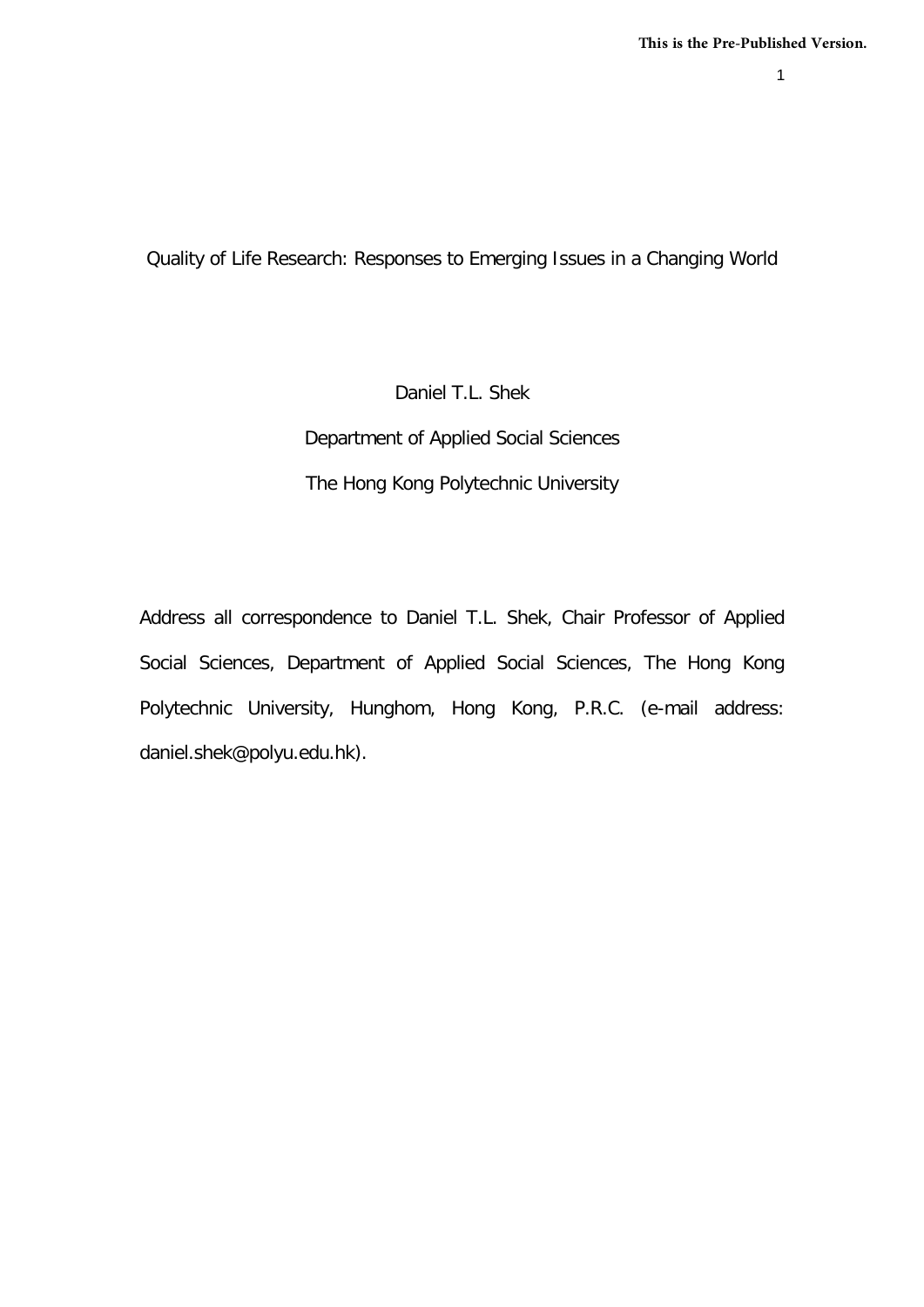Quality of life (QOL) is an important issue that has attracted the attention of researchers, practitioners, policy makers and the public at large. Throughout different stages of the family life cycle, we are facing many issues related to quality of life. With the growing knowledge-based economy and fluctuation in the global economy, it is timely to ask how we can live a "quality life" and promote quality of life in a turbulent and rapidly changing global ecology. With such changing macro landscapes, it is definitely necessary to conduct more QOL research to examine the related issues.

In 2003, a conference entitled "International Conference on Quality of Life in a Global World" was organized by the Faculty of Social Science, The Chinese University of Hong Kong. With the kind support of Professor Alex Michalos, Editor of *Social Indicators Research*, selected papers presented at the conference were reviewed and published in a special issue of Social Indicators Research (Shek, Chan & Lee, 2005a) and a book (Shek, Chan & Lee, 2005b). To provide another platform to examine advances in quality of life studies, with particular reference to human development and the environment in different parts of the world, another international conference entitled "Human Development and the Environment: Advances in Quality of Life Studies" was held on December 11-12, 2008 at The Chinese University of Hong Kong, Hong Kong. Besides, the conference was held to commemorate the  $60<sup>th</sup>$  anniversary of New Asia College, The Chinese University of Hong Kong. The New Asia College emphasizes the importance of Chinese cultural heritage in the College spirit. Obviously, the humanistic values and virtues underlying Chinese cultural heritage (particularly Confucian thoughts) are closely related to the concept of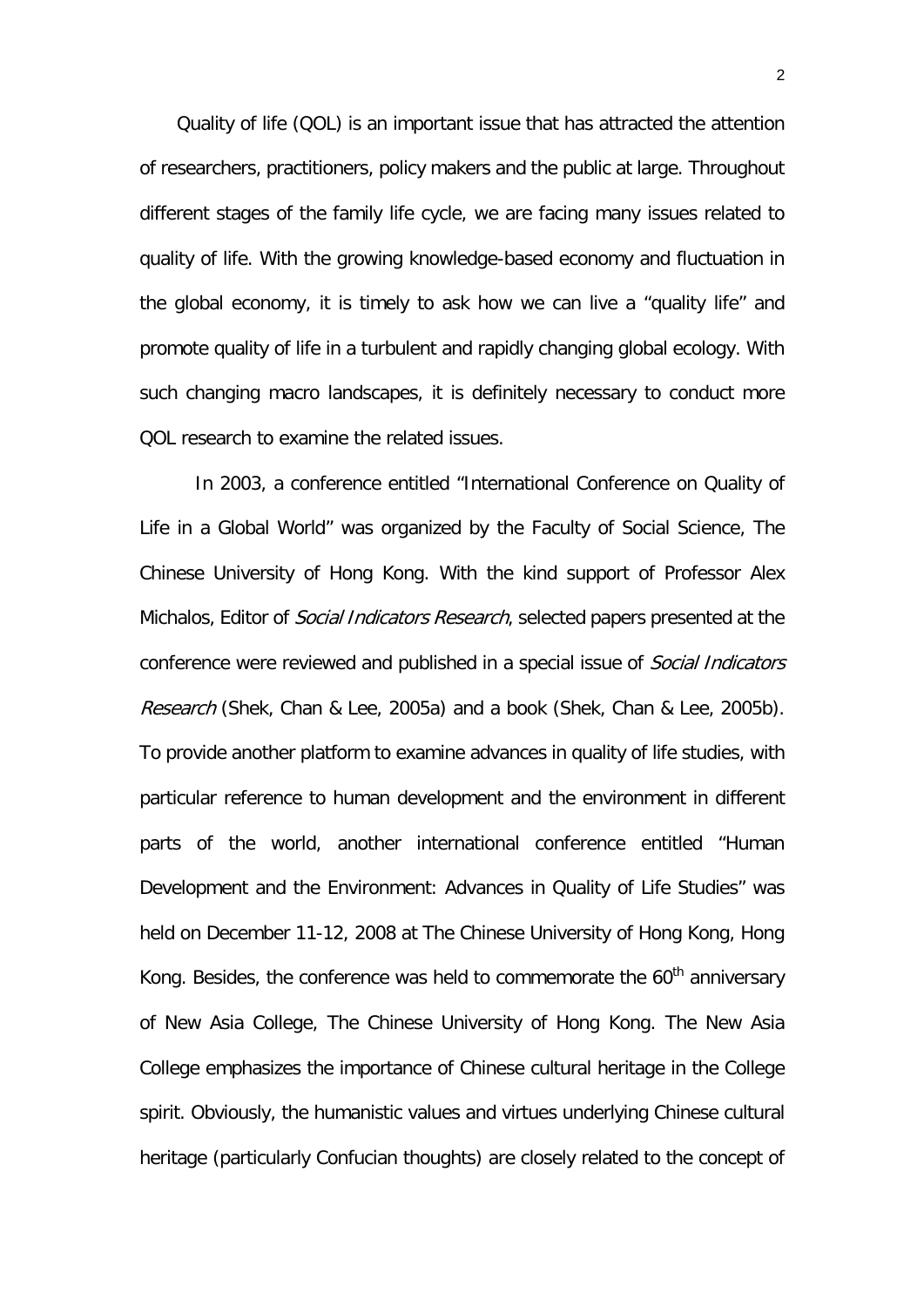quality of life developed in the Western culture.

Based on the papers that focus on the quality of life of Chinese people presented in the conference, a special issue entitled "Quality of Life of Chinese People in a Changing World" was published (Shek, 2010). In this special issue, other papers presented in the 2008 QOL conference are included. These papers are intimately linked to emerging quality of life issues in the changing world. The first paper of this special issue is concerned about Internet communication. We are currently living in a world with a quick flow of information. The Internet has become a basic tool for trading, entertainment, communication, as well as education in the contemporary world. The award of the 2009 Nobel Prize in Physics to Charles Kao is an affirmation of the vital role of communication using optical fibers. Nevertheless, despite its popularity, the side effects of Internet use (Shek, Tang & Lo, 2008, 2009) and the relationship between Internet communication and quality of life are relatively unexplored. As such, the paper by Lee et al. examining the relationship between Internet communication and quality of life is a pioneering study in the field. Interestingly, although they found a significant relationship between face-to-face communication with friends and family members and quality of life, they did not find any support for the hypothesis that Internet communication is intimately linked to quality of life.

With the rapid consumption of natural resources and the fast growing economy in the past few decades, people become aware of the importance of sustainable development, which is commonly conceived as meeting one's own need without adversely affecting the future generations. To celebrate the U.N.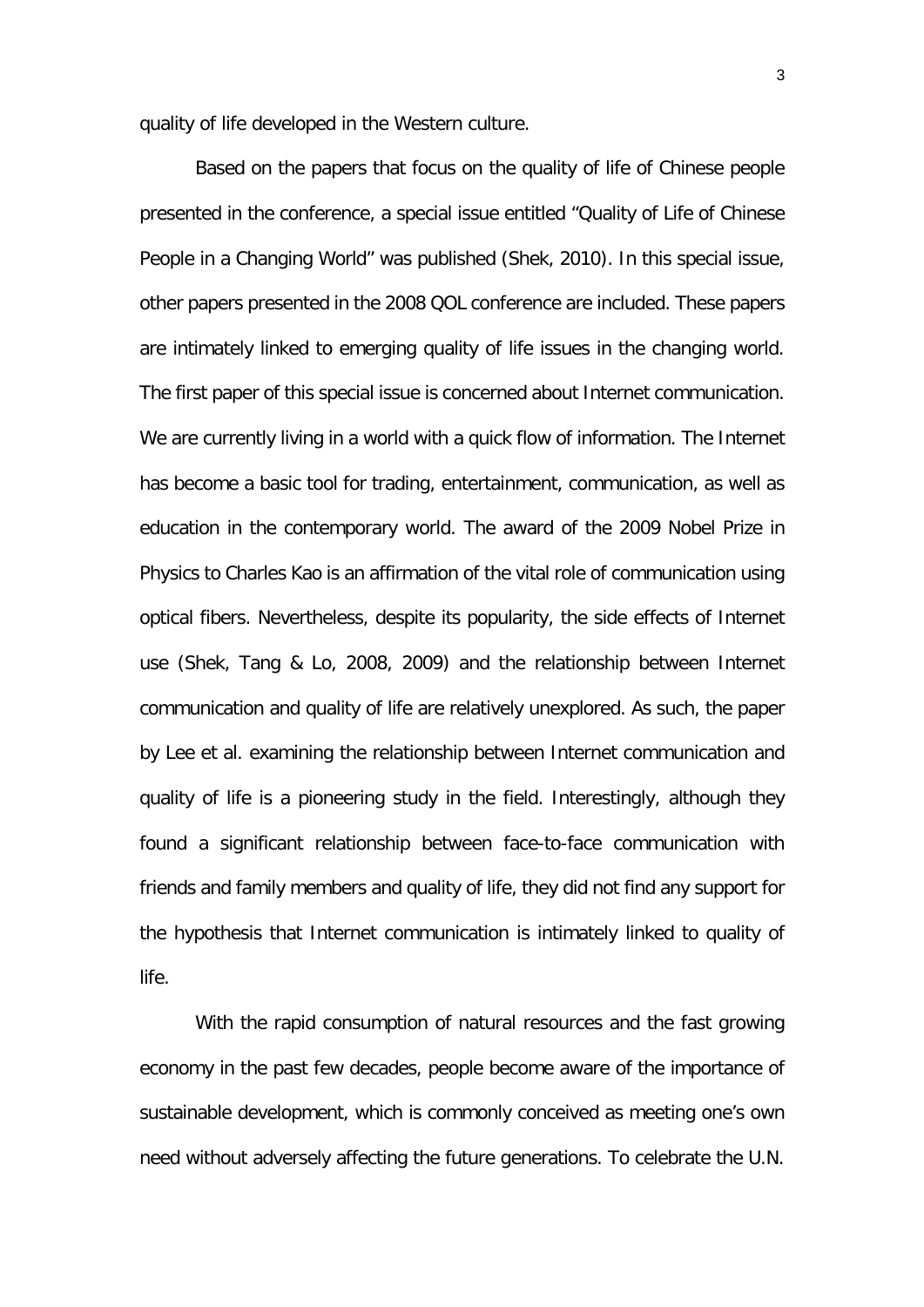Decade of Education for Sustainable Development (2005-2014), Michalos conducted two exploratory surveys to assess knowledge, attitudes and behaviors concerning the basic themes of the U.N. Decade. These two studies identified predictors of knowledge, attitudes and behavior measures of sustainable development in both student and adult samples. Obviously, the findings from these two studies provide important insights for education for sustainable development.

Quality of life is an important focus in the health settings. In particular, helping professionals are exploring interventions that can improve the quality of life of people with poor health. In contrast to traditional medicine, such as chemotherapy and surgery in which reductionist principles are maintained, clinical holistic medicine attempts to offer alternative intervention strategies, such as re-establishing contact between the existential core of man and existential healing. While such strategies may seem appealing, their effectiveness needs to be evaluated. To answer this question, Ventegodt et al. reviewed treatments of over 2,000 chronically ill or dysfunctional patients and more than 20 different types of health problems. Based on the studies under review, the authors concluded that creation of a maternal and infantile bonding coupled with a combination of conversation therapy and bodywork appeared to be the most successful intervention.

Another aspect covered in this special issue is poverty. According to Shek, Lee and Chan (2005a & b), although QOL studies in the medical and rehabilitation settings have commonly focused on the physically disadvantaged and intellectually impaired groups, comparatively fewer studies have examined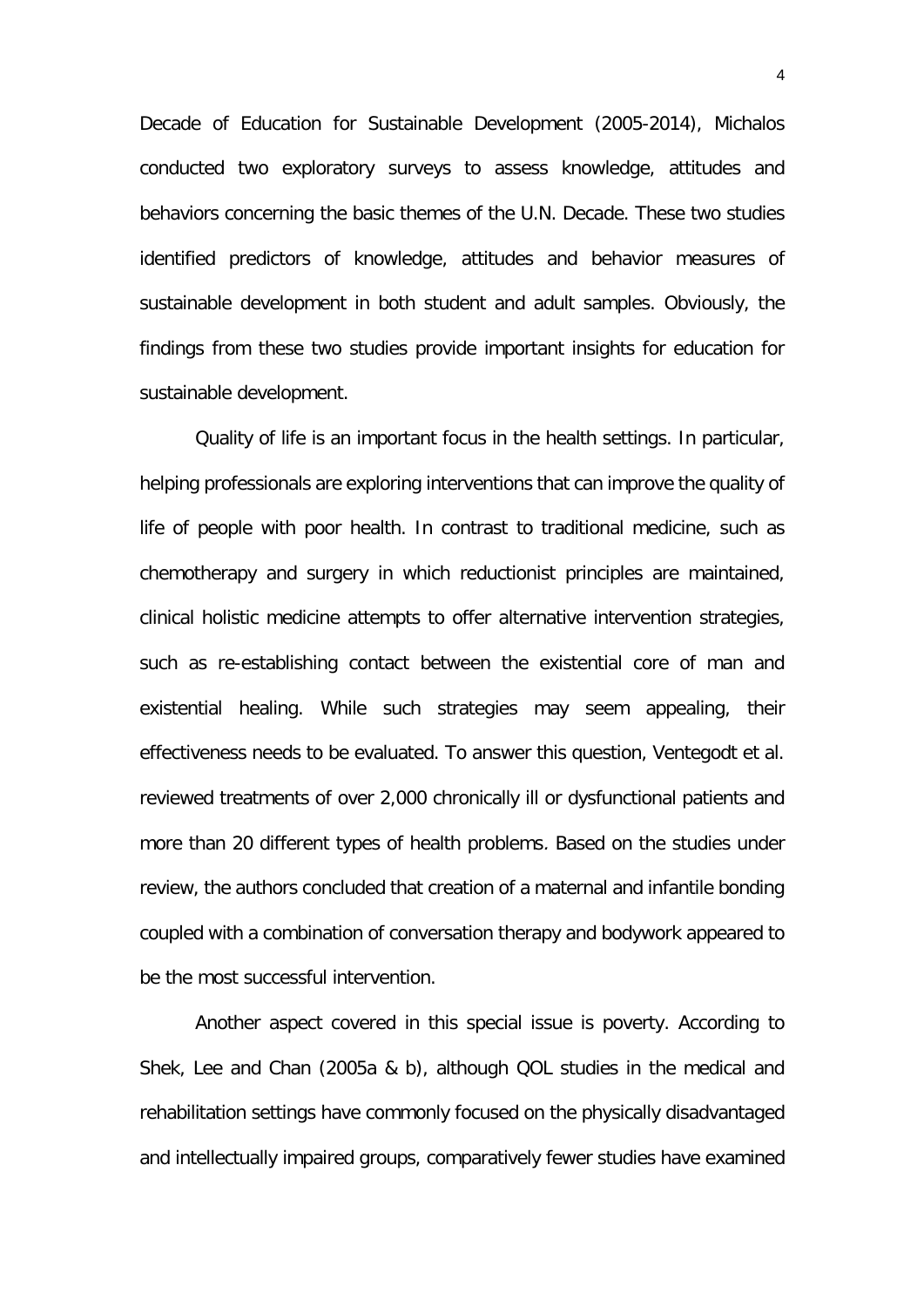the quality of life of persons experiencing economic disadvantage. The study of QOL in persons experiencing economic disadvantage is important because poverty has not diminished despite growth in the global economy in the past decades. Unfortunately, in contrast to the growing problem of poverty in the global context, research in persons experiencing economic disadvantage has been under-researched (Shek, 2008; Shek & Ma, 2009). Obviously, more QOL studies in individuals, families, communities and societies experiencing economic disadvantage should be conducted.

Research findings also indicate that poverty experience adversely affects the development of children and adolescents living in families with economic disadvantage. According to Family Ecological Models, economic stress exerts a negative impact on the psychological well-being of parents, which in turn disrupts dyadic family processes (such as parenting, spousal relationship and parent-child relational processes); disruption of dyadic and systemic family processes would then further negatively affect adolescent adjustment (Shek, 2008). Nevertheless, few studies have examined the psychological well-being and parenting behavior of parents that experience economic disadvantage in the Chinese culture.

In response to the above-mentioned deficiencies, two papers are included in this special issue. In the first paper, Wong Hung reported poverty and social exclusion situations in youth, women and elderly living in six remote areas in Hong Kong. He found that quality of life of these populations was adversely affected by limited job opportunities, high cost of travel for employment, and poor neighborhoods in the community, although the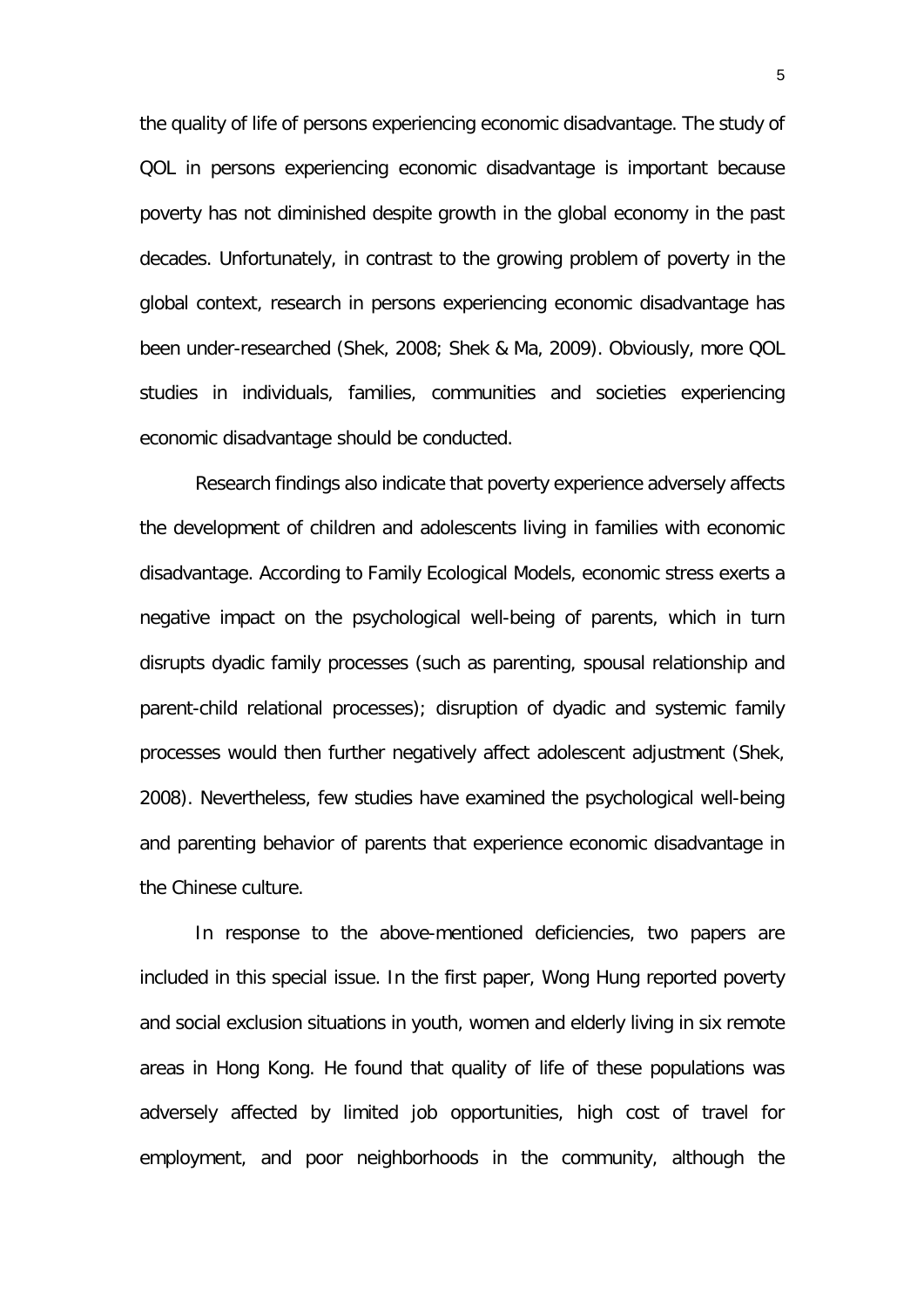perceptions of the root of the problems differed between respective groups. In another paper, Lam examined parenting characteristics in families experiencing economic disadvantage and found that the five types of disadvantaged families under study differed in terms of economic hardship, psychological stress and family relationship. Results demonstrated that family relationship and social networks protected economically disadvantaged families, while the negative effects of low income were amplified by powerlessness. Based on the findings, the author argued for the adoption of a family perspective in the formulation of poverty-alleviation policy, and the provision of service.

Another important issue in quality of life research is on quality of life throughout different stages of the life span. A review of the literature shows that research on the quality of life of children and adolescents is inadequate (Shek, Chan & Lee, 2005a & b). In addition, Shek and Lee (2007) remarked that emotional quality of life of adolescents has been under-researched. As such, several papers in this special issue address quality of life in Chinese adolescents. In the first paper, Ken Land and his associates introduce the Child and Youth Well-Being Index (CWI) and the related findings. The CWI uses past historical values, other contemporaneous units (e.g., comparisons among subpopulations, states, regions, countries), or goals or other externally established standards for comparisons. Utilizing two base years (1975 and 1985), the general objective of the CWI summary indices is to give an evidence-based picture on the overall direction of change in the well-being of children and youth in the United States. Based on the CWI, the well-being in adolescents in different age groups can be clearly described which has obvious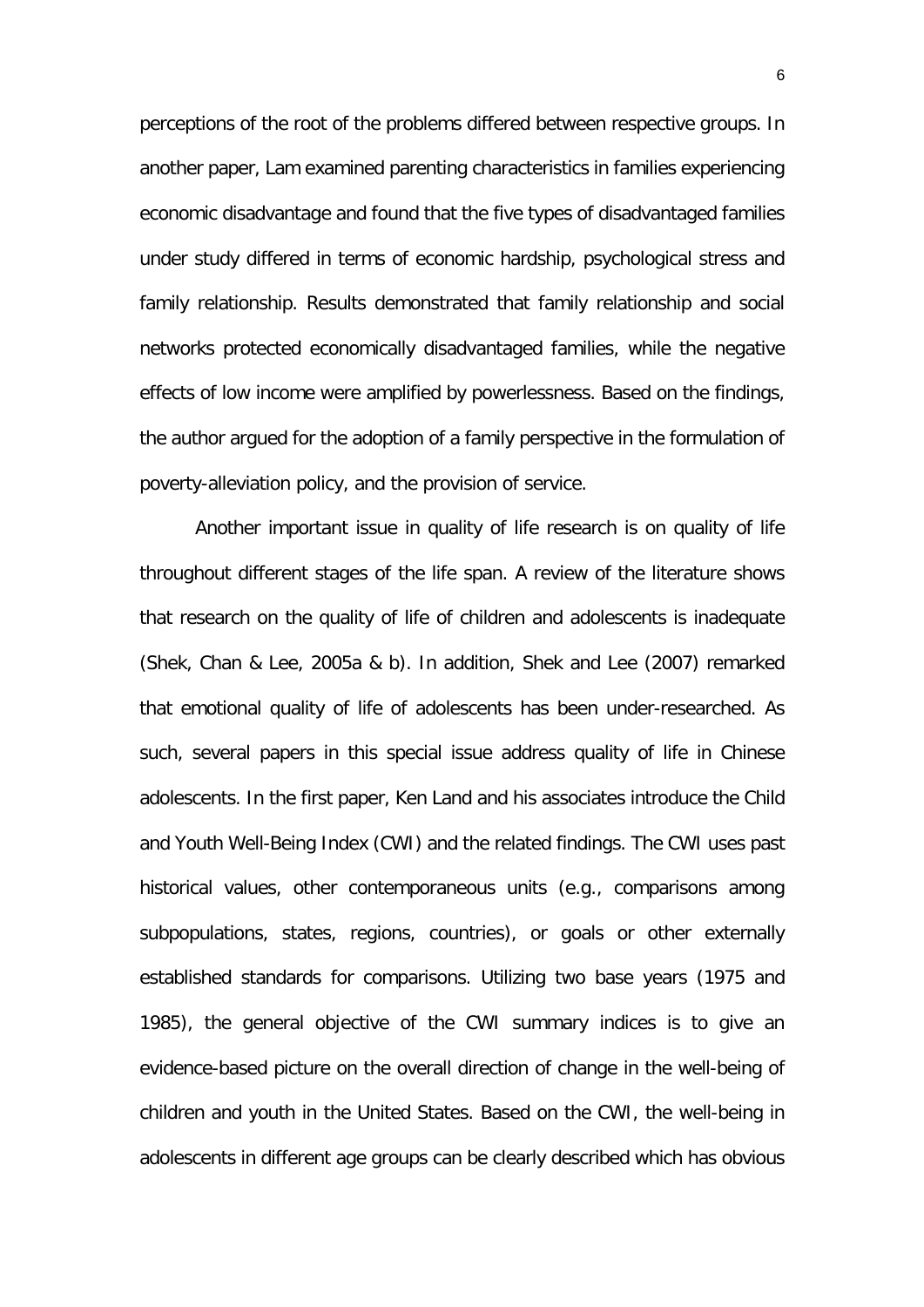policy implications.

In the second paper, bullying behavior in the Chinese culture was examined. Despite the growing concern about violence in adolescence, few studies have been carried out in the Chinese context. In the paper by Chen et al., the influence of student victimization by other students on adolescent self-esteem and depression among 1,376 Taiwanese junior high school students was examined. Although student victimization by students and student perpetration of violence against students successfully predicted depression, they did not predict self-esteem. In addition, findings showed that school violence predicted depression and the impact of student victimization by fellow students on depression was buffered by positive peer support. The paper underscored the negative influence of school violence on the emotional quality of life of Chinese adolescents.

In another study, Ng and Hurry examined the role of stress, coping, family relationships, and alexithymia in depression in 1,199 Chinese adolescents. The models tested confirm the relationship between stress and depression. Several protective factors were identified in the study, including ability to identify of one's feelings, problem solving coping and the rejection of non-productive coping. Support for the mediating effect of coping on the relationship between alexithymia and depression was also found. This is one of the few studies that have examined alexithymia in Chinese adolescents.

In the next paper, Law, Shek and Ma attempted to validate the Revised Personal Functions of the Volunteerism Scale which assesses volunteerism among Chinese adolescents in Hong Kong via several validation studies. This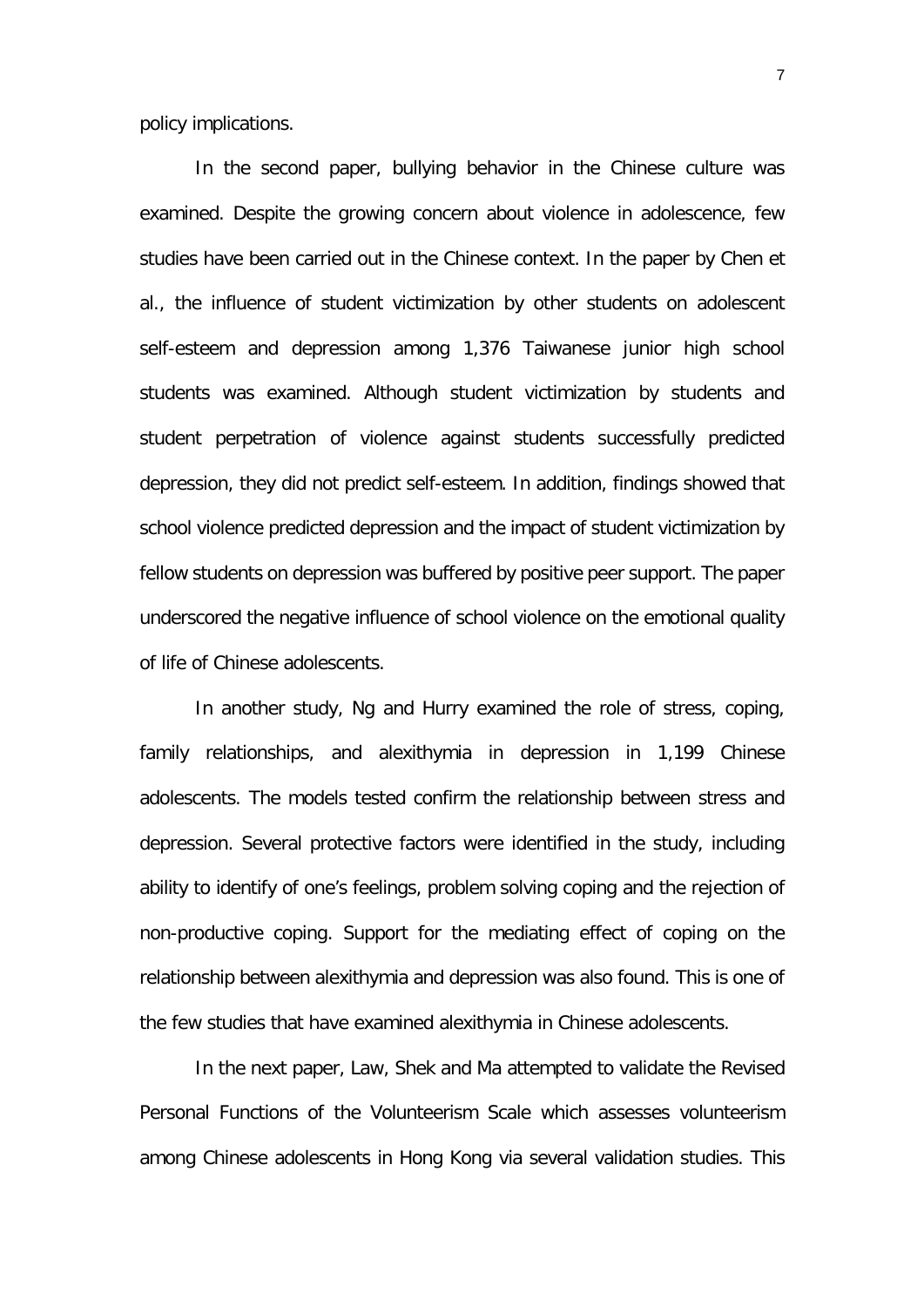study is important for two reasons. First, volunteerism is an important aspect of positive youth development which contributes to the quality of life of young people. Second, there is a lack of measures of motivation for engagement in volunteer behavior in Chinese adolescents. The study demonstrates how Western measures could be adapted and validated in a non-Western context. This is also a constructive response to the comment of Shek (2010) that there is a gross inadequacy of measures of quality of life in Chinese adolescents in different Chinese communities.

In the final paper, Lee studied the self-reported best years of life among old people in Hong Kong (N=842) and the perceived reasons for their choices. Utilizing the developmental theory proposed by Daniel Levinson and the Best Years of Life Index developed by the National Council on the Aging, findings showed that roughly half of the respondents regarded the best years of life had been in pre-adulthood and early adulthood (ages 10-49). However, patterns of diversity were also observed which could be accounted for by the unique experiences of the respondents. These findings have obvious theoretical implications as well as practical implications such as how we can help old people to conduct life review.

I would like to take this opportunity to thank those colleagues who have given invaluable assistance in reviewing the papers submitted for possible inclusion in this special issue. They include colleagues from City University of Hong Kong (Tak Yan Lee and Raymond Ngan), Kiang Wu Nursing College of Macau (Andrew Leung Luk), The Chinese University of Hong Kong (Ji Kang Chen, Angela Shik, Ben Ming Fai Law, David Chan and Jik Joen Lee), The Hong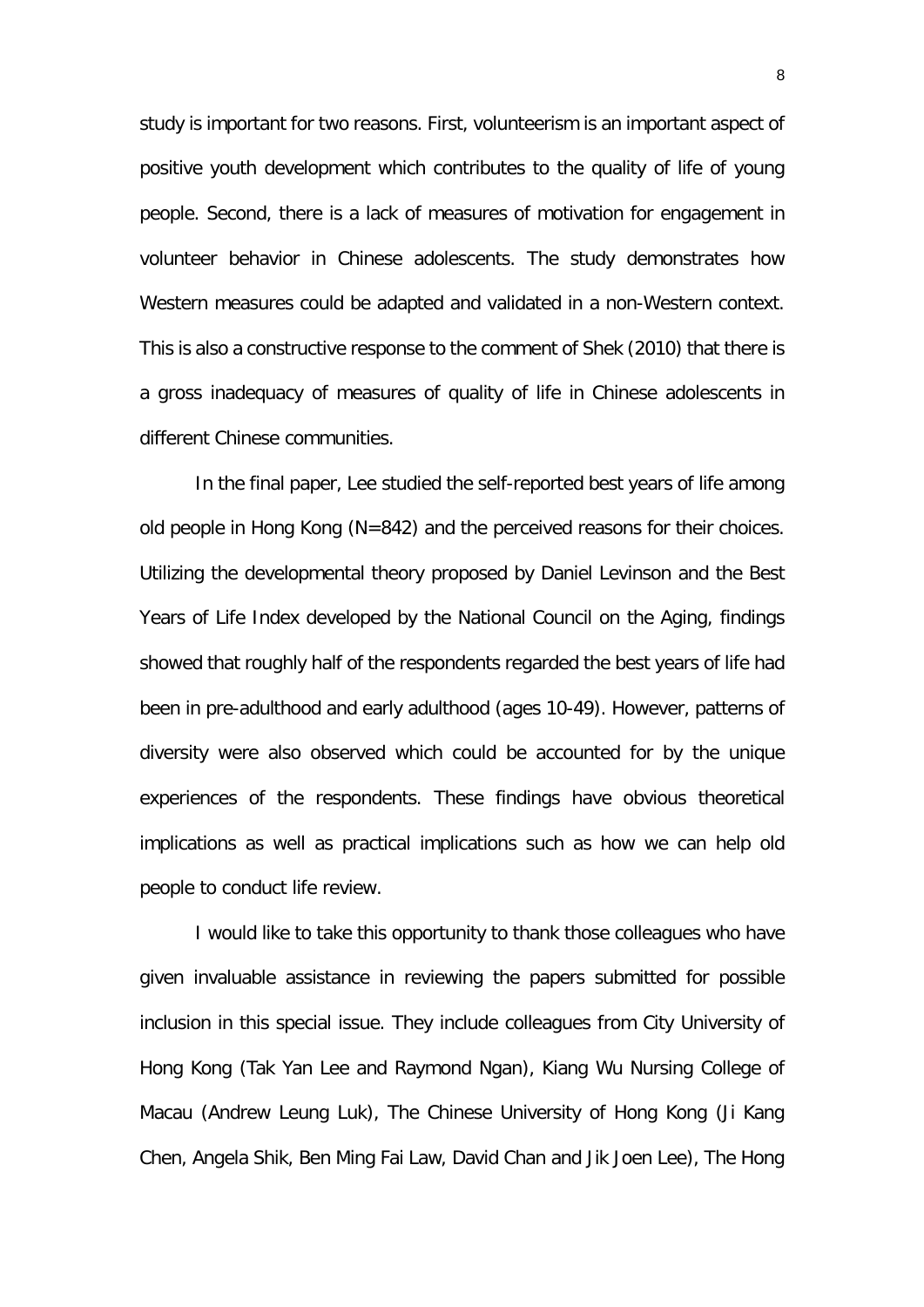Kong Polytechnic University (Sylvia Xiao Hua Chen, Juan Chen, Chi Keung Chu, Catalina Ng, Cecilia Ma, Andrew Man Hong Siu, Rachel Sun) and The University of Hong Kong (Samson Tse). As I am a co-author of the paper on adolescent volunteerism, I have invited Rachel Sun, The Hong Kong Polytechnic University to serve as the Action Editor.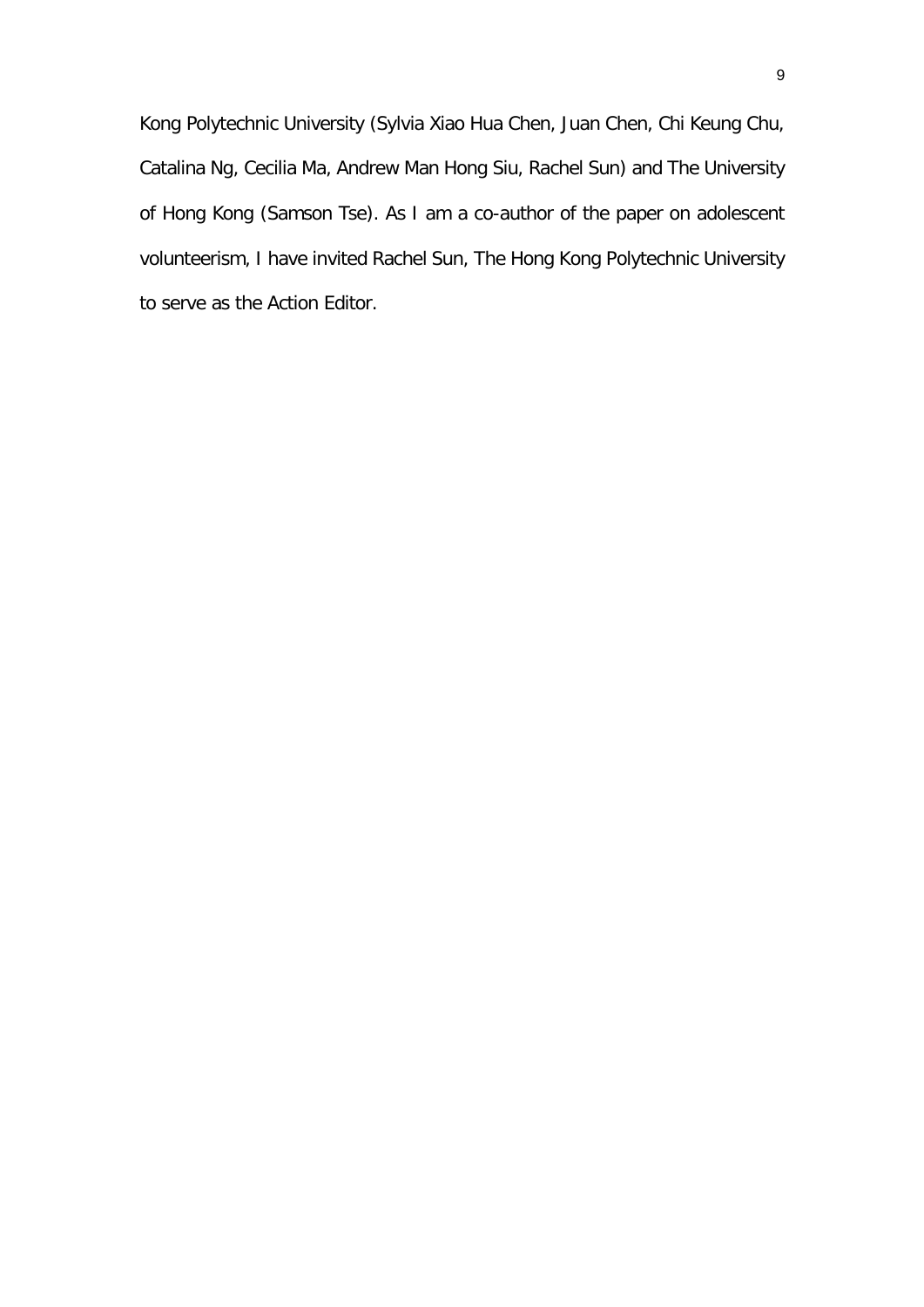- Shek, D. T. L. (2008). Economic disadvantage, perceived family life quality, and emotional well-being in Chinese adolescents: A longitudinal study. Social Indicators Research, 85, 169-189.
- Shek, D. T. L. (Ed.). (2010). Quality of life of Chinese people in a changing world. Social Indicators Research, 71(1), 357-553.
- Shek, D. T. L., Chan, Y. K., & Lee, P. (Eds.). (2005a). Social Indicators Research Series (vol. 25): Quality of life research in Chinese, Western and global contexts. The Netherlands: Springer.
- Shek, D. T. L., Chan, Y. K., & Lee, P. (2005b). Special Issue on "Quality of life research in Chinese, Western and global contexts". Social Indicators Research, 71 (1-3), 1-539.
- Shek, D. T. L., & Lee, B. M. (2007). A comprehensive review of quality of life (QOL) research in Hong Kong. TheScientificWorldJOURNAL: TSW Holistic Health & Medicine 7, 1222-1229.
- Shek, D. T. L., & Ma, C. M. S. (2009). Dimensionality of the Chinese Perceived Causes of Poverty Scale: Findings based on confirmatory factor analyses. Social Indicators Research, 90, 155-164.
- Shek, D. T. L., Tang, V. M. Y., & Lo, C. Y. (2008). Internet addiction in Chinese adolescents in Hong Kong: Assessment, profiles, and psychosocial correlates. TheScientificWorldJOURNAL: Child Health and Human Development, 8, 776–787.
- Shek, D. T. L., Tang, V. M. Y., & Lo, C. Y. (2009). Evaluation of an Internet addiction treatment program for Chinese adolescents in Hong Kong.